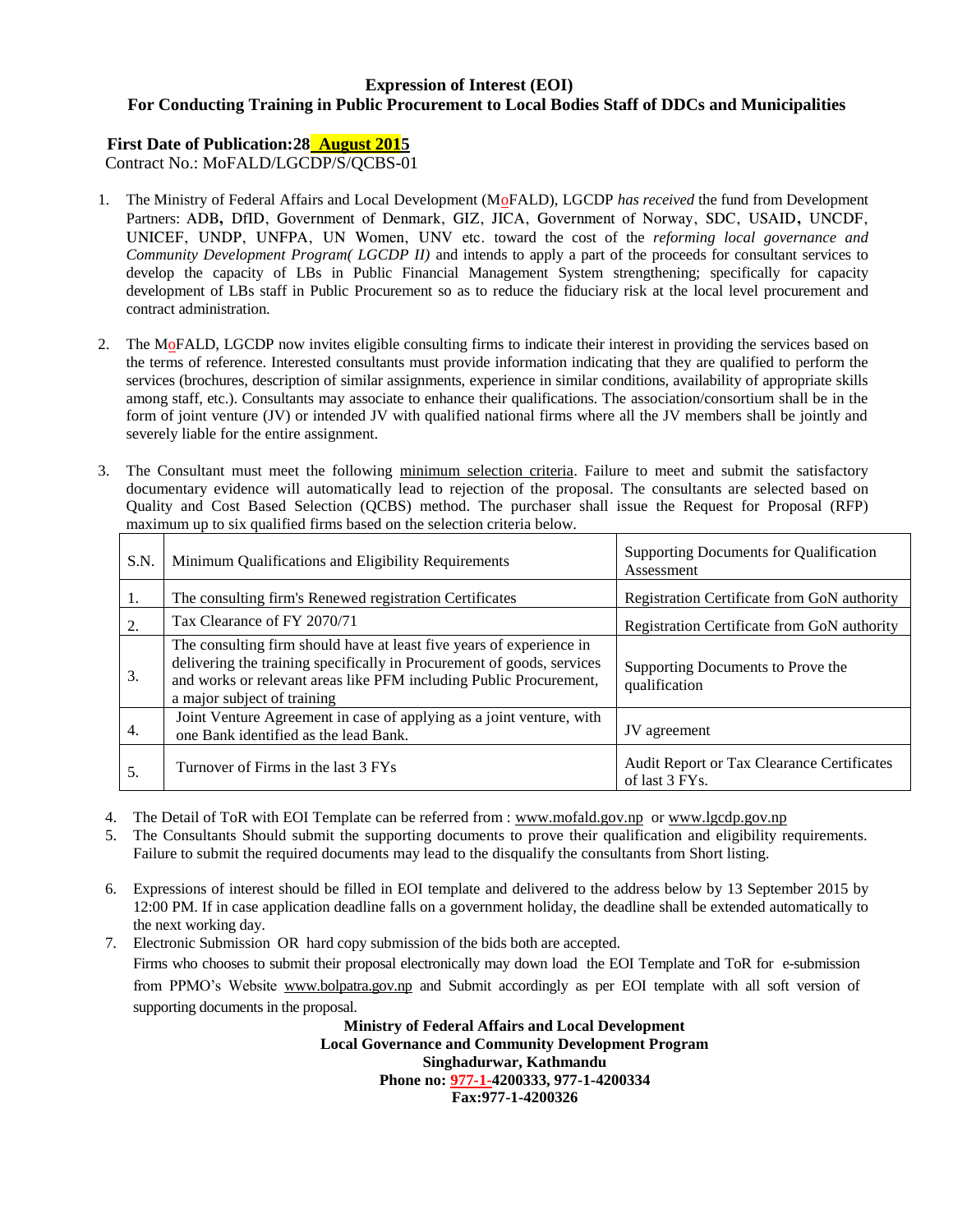## **GOVERNMENT OF NEPAL**

## **MINISTRY OF FEDERAL AFFAIRS AND LOCAL DEVELOPMENT**

## **Local Governance and Community Development Program**

## **Format for Expression of Interest (EoI)**

**Component applied for \_\_\_\_\_\_\_\_\_\_\_\_\_\_\_**

**Item Code in Call for EoIs. \_\_\_\_\_\_\_\_\_\_**

Please enter the information requested in the spaces provided. Eligible applicants include Consulting firms, having relevant experience for the proposed services. Applying entities may form a JV to enhance their experience and qualification.

#### **Required Information on Eligibility**

| S.N.         | Required information on                                                                  | <b>Status</b><br>(yes/no) | Where/<br>When/What |
|--------------|------------------------------------------------------------------------------------------|---------------------------|---------------------|
| $\mathbf{1}$ | Renewed Registration/ Affiliation of the<br>organization                                 |                           |                     |
| 2            | Tax Clearance till 2070/71                                                               |                           |                     |
| 3            | Must be registered in Value Added Tax (VAT)<br>Office Registration.                      |                           |                     |
| 4            | Declaration that the firm is not black-listed and<br>convicted related with the business |                           |                     |
| 5            | Declaration that the firm has not any conflict of<br>interest                            |                           |                     |
| 6            | Joint Venture Agreement in case of applying in joint<br>venture                          |                           |                     |

**Please attach the required documents to support the evidence.**

#### **1. APPLICANT DETAILS**

#### **1a. Name and Associations**

|                        | Name(s) of Applying entities | <b>Vat and PAN Numbers</b> |
|------------------------|------------------------------|----------------------------|
| <b>Lead Firm</b>       |                              |                            |
| J/V Partner,<br>if any |                              |                            |

#### **1b. CONTACT PERSON (for this application)**

| <b>Name</b>    |  |
|----------------|--|
| <b>Address</b> |  |



**Ministry of Federal Affairs and Local Development LOCAL GOVERNANCE AND COMMUNITY DEVELOPMENT PROGRAMME (LGCDP) - II**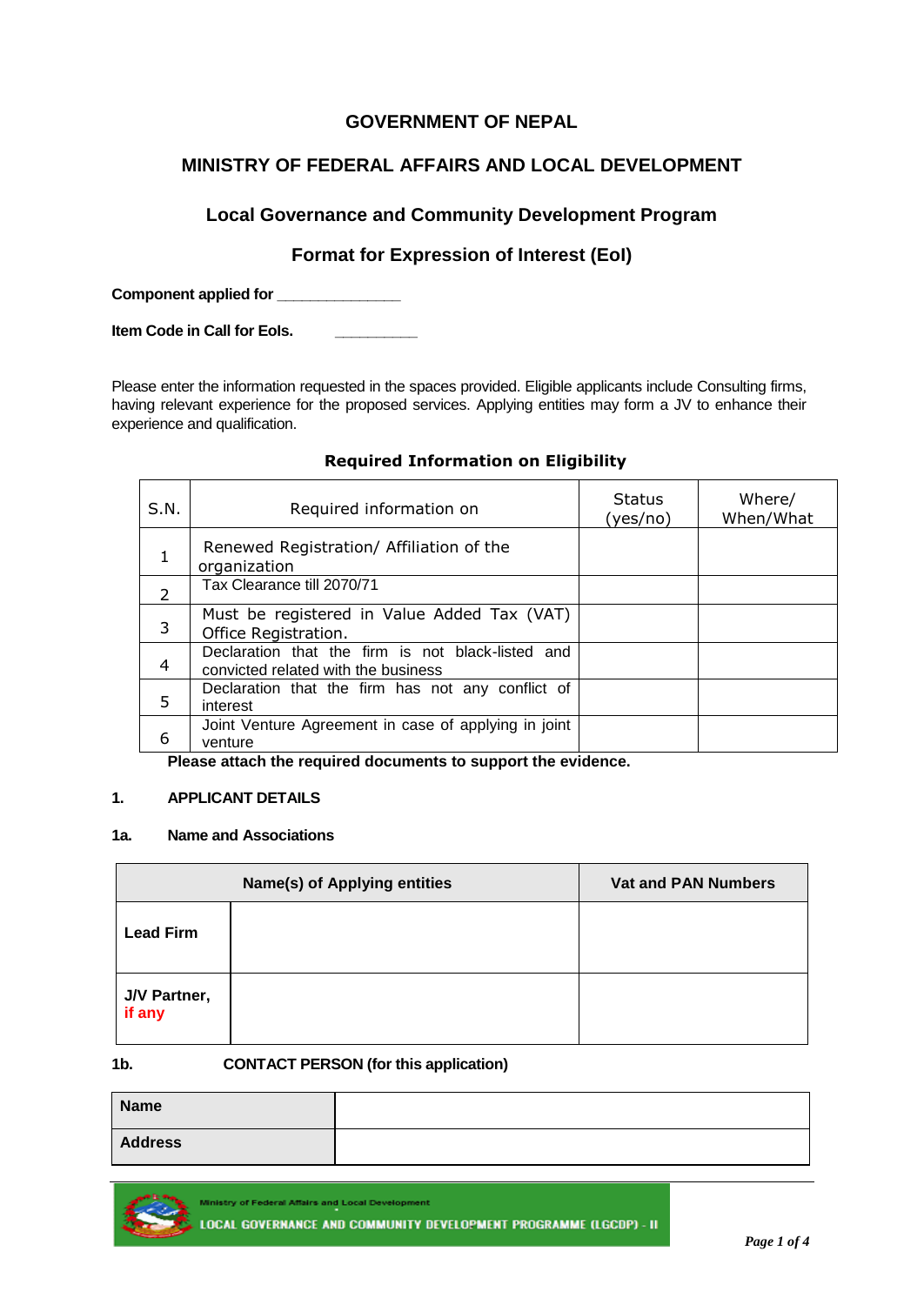| Telephone |  |
|-----------|--|
| Fax       |  |
| e-mail    |  |

#### **1c. REGISTERED ADDRESS FOR ORGANIZATIONS**

| <b>Lead Firm</b>              |  |
|-------------------------------|--|
| J/V Partner,<br><b>if any</b> |  |

#### **1d. YEARS IN BUSINESS AND NATIONALITY FOR ORGANIZATIONS**

How many years has your Company been in business or been providing this type of service?

|                        | <b>Year of Registration</b> | <b>Country of Registration</b> |
|------------------------|-----------------------------|--------------------------------|
| Lead Firm*             |                             |                                |
| J/V Partner,<br>if any |                             |                                |

Please supply copies of Incorporation Documents with registration and renewal

### **2. FINANCIAL DATA FOR ORGANIZATIONS**

#### **TOTAL TURNOVER**

a) Annual turnover with audited balance sheet/ financial statement for past 3 years

| Firm                | Fiscal year |         |         | Annual Turn Over (in NRs.) |
|---------------------|-------------|---------|---------|----------------------------|
|                     | 2068/69     | 2069/70 | 2070/71 |                            |
| <b>Lead Firm</b>    |             |         |         |                            |
| J/V Partner, if any |             |         |         |                            |



Ministry of Federal Affairs and Local Development LOCAL GOVERNANCE AND COMMUNITY DEVELOPMENT PROGRAMME (LGCDP) - II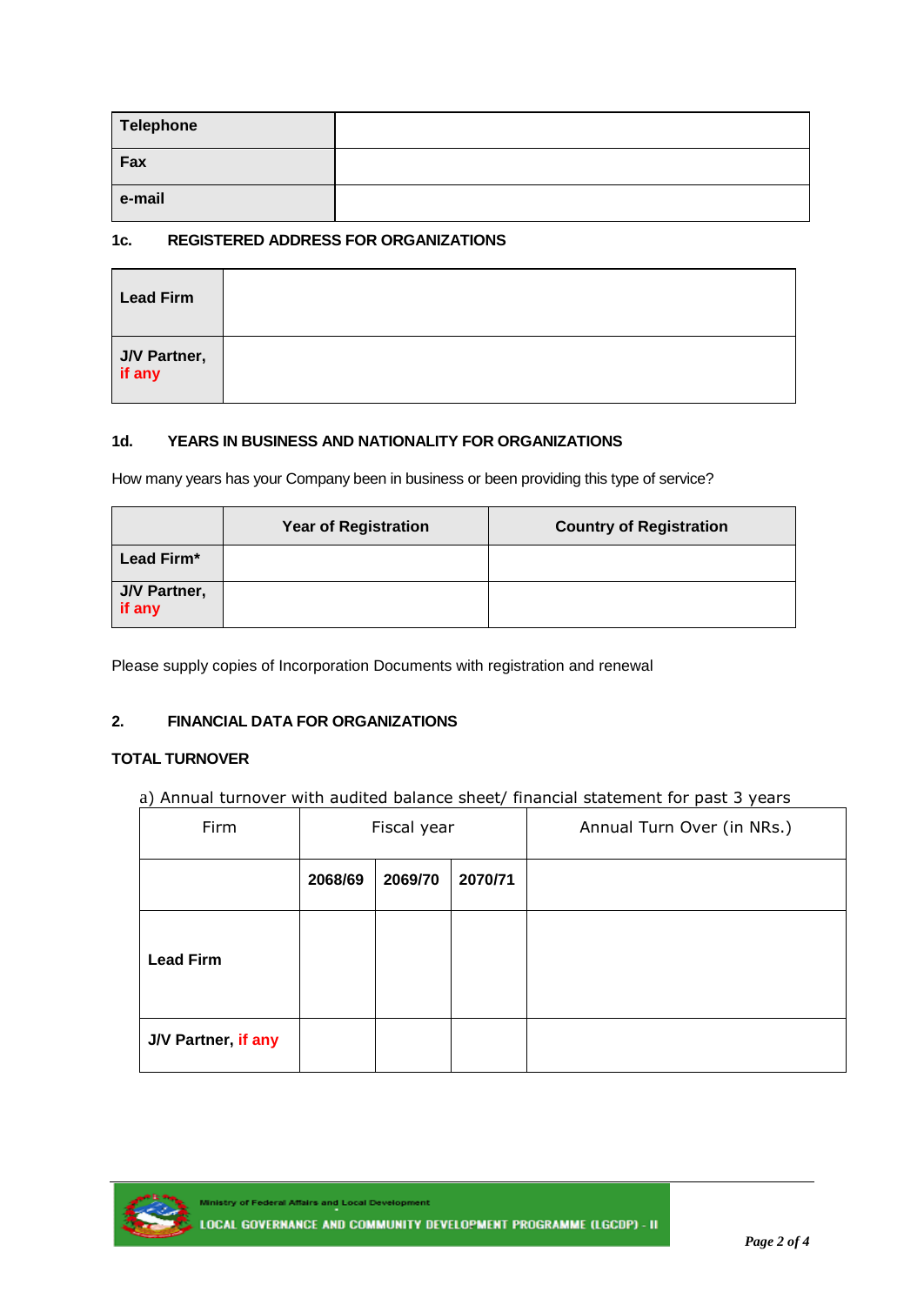#### **3. EXPERIENCE OF ORGANIZATIONS**

**General Experience of the consulting services**

| S.No. | of<br><b>Name</b><br>project/Consulting<br>services | the   Name<br>of<br>the<br>client | <b>Contract</b><br><b>Amount</b> | Year<br>οf<br><b>Completion</b> |
|-------|-----------------------------------------------------|-----------------------------------|----------------------------------|---------------------------------|
|       |                                                     |                                   |                                  |                                 |
|       |                                                     |                                   |                                  |                                 |

**4. Specific Experience related with the proposed consulting services:** (If any of all please mention)

**-** Specific Experience of the Consulting firm related to the project assignment i.e Procurement Training (Number of on-going or completed projects) if any

- Experience of consulting firm working in the districts for training in Procurement or Public Financial Management (total number of districts covered) if any

(Please provided the information as per attached Project Sheet for all relevant experience as per ToR-Appendix-1)

#### **5. HUMAN RESOURCES AND PERSONNEL**

a) Provide Office Organization chart of the firm and list out the name of resource personnel and supporting staff with their present employment status (In-house staff of the firm or external resource person) as indicated below.

| Name of<br>staff | Areas of<br>expertise | Academic<br>Qualification | <b>Experience in</b><br>relevant field | In house / resource<br>professional |
|------------------|-----------------------|---------------------------|----------------------------------------|-------------------------------------|
|                  |                       |                           |                                        |                                     |
|                  |                       |                           |                                        |                                     |
|                  |                       |                           |                                        |                                     |

\* *if this application is being submitted by a joint venture or consortium, the data in the table above must be the sum of the staff from all members of the consortia..* 

**6. Please briefly mention: Social protection practices of the firm to safeguard the well-being of firm's proposed experts, Standard policies, procedures and practices that the firm assures quality Please mention if the firm is ISO Certified?( Please include Brochure, Manual, Leaflets if the firm has)**

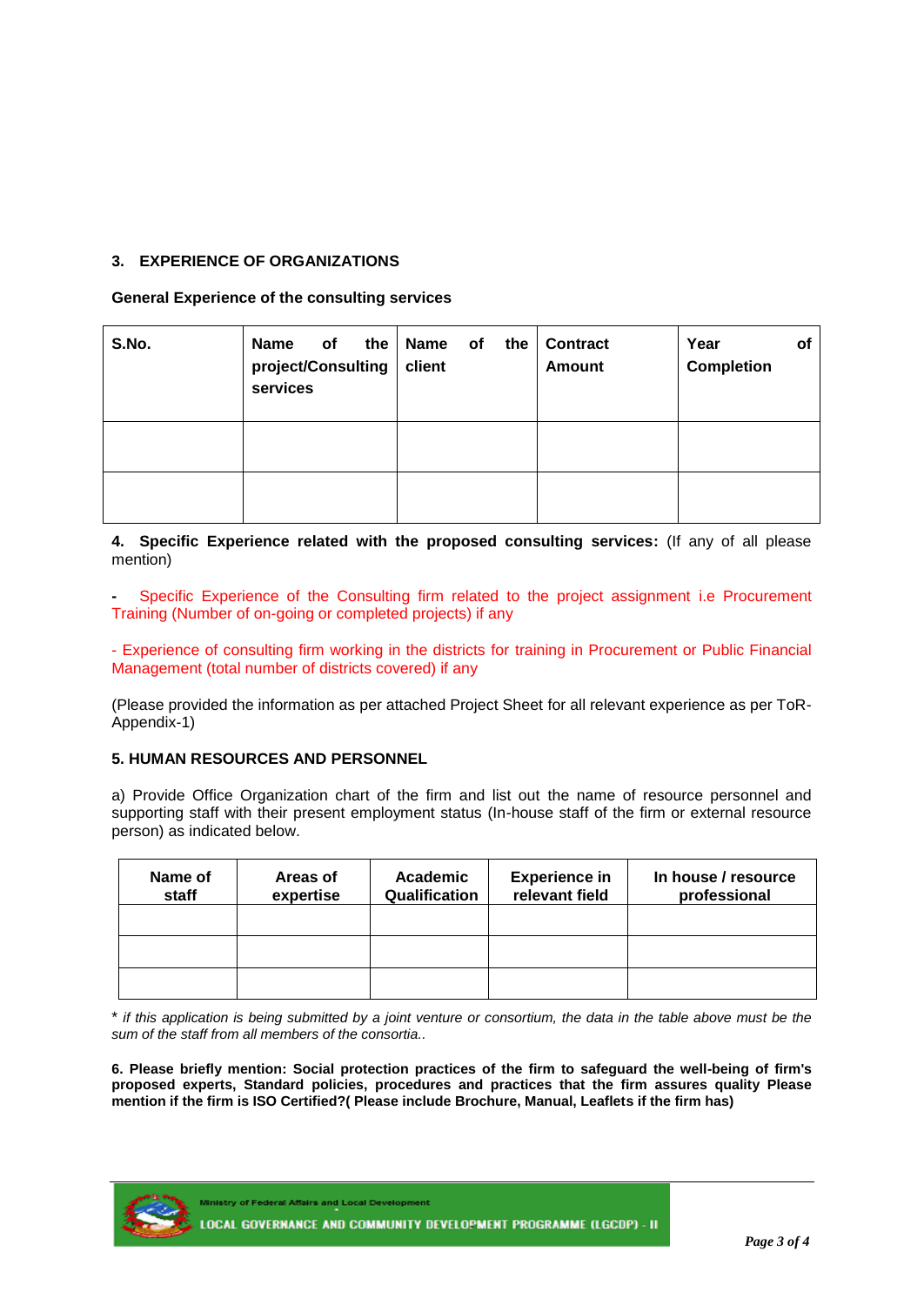### **Project Sheets**

Indicate up to 10 reference projects from the past 5 years that the firm/association/joint venture feels are relevant.

## **Project 1 of \_\_**

| • Project Name                                  |        |                                                                                                                                                                          |
|-------------------------------------------------|--------|--------------------------------------------------------------------------------------------------------------------------------------------------------------------------|
| • Name of Client                                |        |                                                                                                                                                                          |
| • Country                                       |        | Project location within Country                                                                                                                                          |
| • Participation                                 | ❏      | As lead firm                                                                                                                                                             |
|                                                 | $\Box$ | As associate firm                                                                                                                                                        |
| • Value of Services                             |        | (US\$)                                                                                                                                                                   |
| • Source of Financing                           |        |                                                                                                                                                                          |
| • Consultancy Services                          |        |                                                                                                                                                                          |
| (i) No. of key professional staff               |        |                                                                                                                                                                          |
| (ii) No. of person months                       |        |                                                                                                                                                                          |
| • Length of Consultancy Assignment              |        |                                                                                                                                                                          |
| • Start Date                                    |        | (dd/mm/yyyy)                                                                                                                                                             |
| • Completion Date                               |        | (dd/mm/yyyy)                                                                                                                                                             |
| • Name of Associate Firms (if any)              |        |                                                                                                                                                                          |
| Performed                                       |        | . No. of Person-Months of Professional Staff Provided by Associated Firm(s)<br>• Name of Senior Staff (Project Director/Coordinator, Team Leader) Involved and Functions |
| • Detailed Narrative Description of the Project |        |                                                                                                                                                                          |
|                                                 |        |                                                                                                                                                                          |
|                                                 |        | • Detailed Description of the Actual Services Provided by your Firm                                                                                                      |
| Note:                                           |        | a) All above mentioned competencies will be evaluated on the basis of weight                                                                                             |

*age to lead firm and associates if the EOI is submitted in joint venture (JV) or association( The weightage for Lead Firm is 70% and JV is 30%) b) Attachments of the reliable supporting documents like certificates, experiences of the firms and testimonials are most important for every competence and shall be the basis for the evaluation.*



Ministry of Federal Affairs and Local Development LOCAL GOVERNANCE AND COMMUNITY DEVELOPMENT PROGRAMME (LGCDP) - II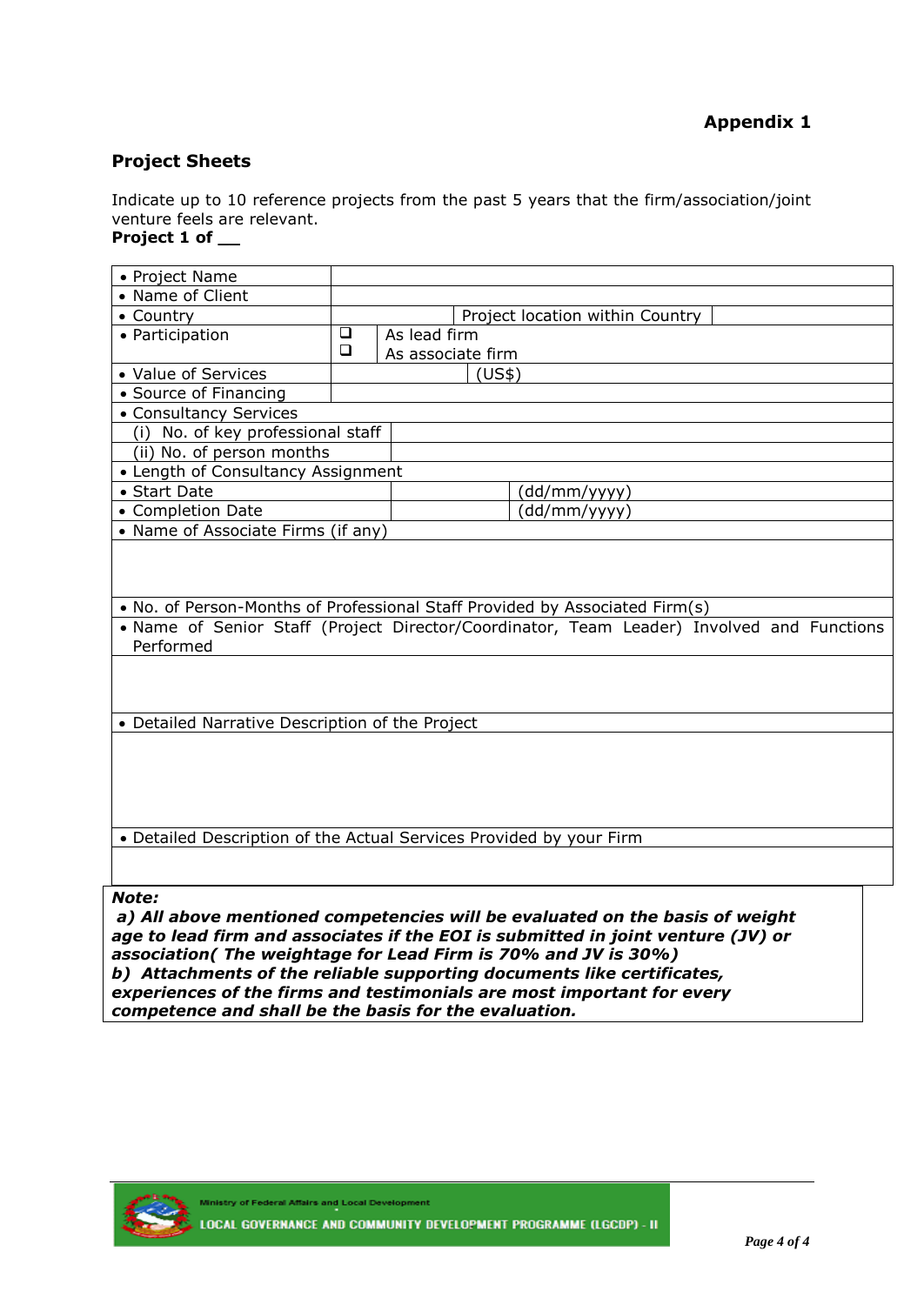

**Government of Nepal**

**Ministry of Federal Affair and Local Development**

# **Financial Administration Section**

**Singhadurwar, Kathmandu, Nepal**

# **Terms of Reference for consulting firms to conduct the training**

# **On**

**Public Procurement**

**Kathmandu**

**August, 2015**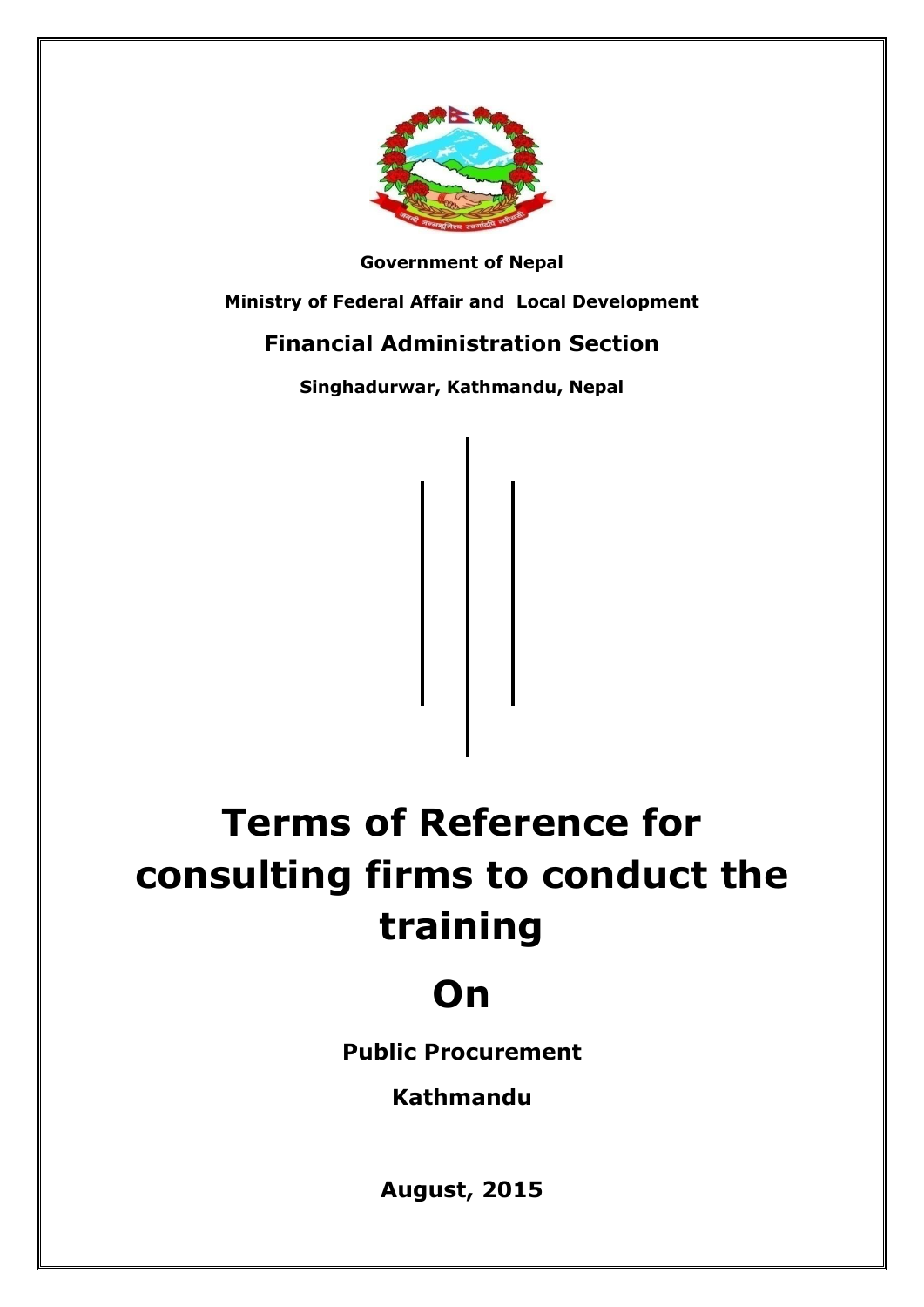## **1. BACKGROUND**

A significant part (30-40%) of the Governmental Budget is used for procurement of Goods, Works or Services. Major portion of unconditional budget is allocated for infrastructure projects from MoFALD. Similarly, big volumes of government capital grants to local bodies are also spending for improving infrastructure services. Implementation of this large amount of budget requires the procurement of contractors, users committees, consulting services and suppliers. Hence, to procure these items, local body officials requires good knowledge of procurement to make procurement most economy, efficient, transparent and fair.

## **2. RATIONALITY OF THE TRAINING**

Reducing Fiduciary Risk especially in Local Bodies (LBs) is a big challenge of MoFALD and one of the major areas of risk falls in procurement. As per the PPR 6, every public entity should prepare a procurement plan and as per PPR 7, 2064, in the case of procurement for a project to be operated for the period of more than one year or in case of necessity to make procurement of amount more than one hundred million rupees a year, the Public Entity( PE) shall prepare a master plan of procurement of such project or for the period of the procurement. Similarly, As per PPR 8, if it is to make procurement costing more than one million rupees a year, an annual procurement plan shall be prepared while making preparation of estimated annual program and budget of the forthcoming financial year. To comply with this provisions LB staff should know each and every connected activity in procurement planning and subsequent procurement process. Therefore, PE staff working in procurement unit needs to build and enhance their capacity to reduce the fiduciary risk in connection with procurement.

Local Bodies (District Development Committees, Municipalities and Village Development Communities) are investing huge amount of money for the implementation of the local infrastructures as well as in other governance and social sectors. Infrastructures are implemented either from local communities, NGOs or contractors. Local Body also hires consulting firms for different consulting services and also hires individuals and firms for other services. Those work in local bodies and involves in the procurement and sales process, their capacity need to be enhanced in the procurement process, so that fiduciary risks in connection with the procurement could be minimized and LBs staff who trained in public procurement will be able to handle the procurement efficiently, effectively and transparently.

Public procurement is guided by some rules and regulation of the state. In the context of Nepal, the guiding rules and regulations are **Public Procurement Act (PPA) 2063 and Public Procurement Regulation (PPR) 2064.** As the provision made in **Local Self Governance Act (LSGA)** in its Section 265, the Government has formulated **Local Bodies Financial Administration Regulation (LBFAR)** for the management of finance, expenditure and procurement and sales related activities of the Local Bodies. For the effective implementation, good knowledge of these Act, Regulations and procedures is essential. Capacity development of the officials involved in the procurement process therefore is very essential in order to make procurement and sales process efficient and effective.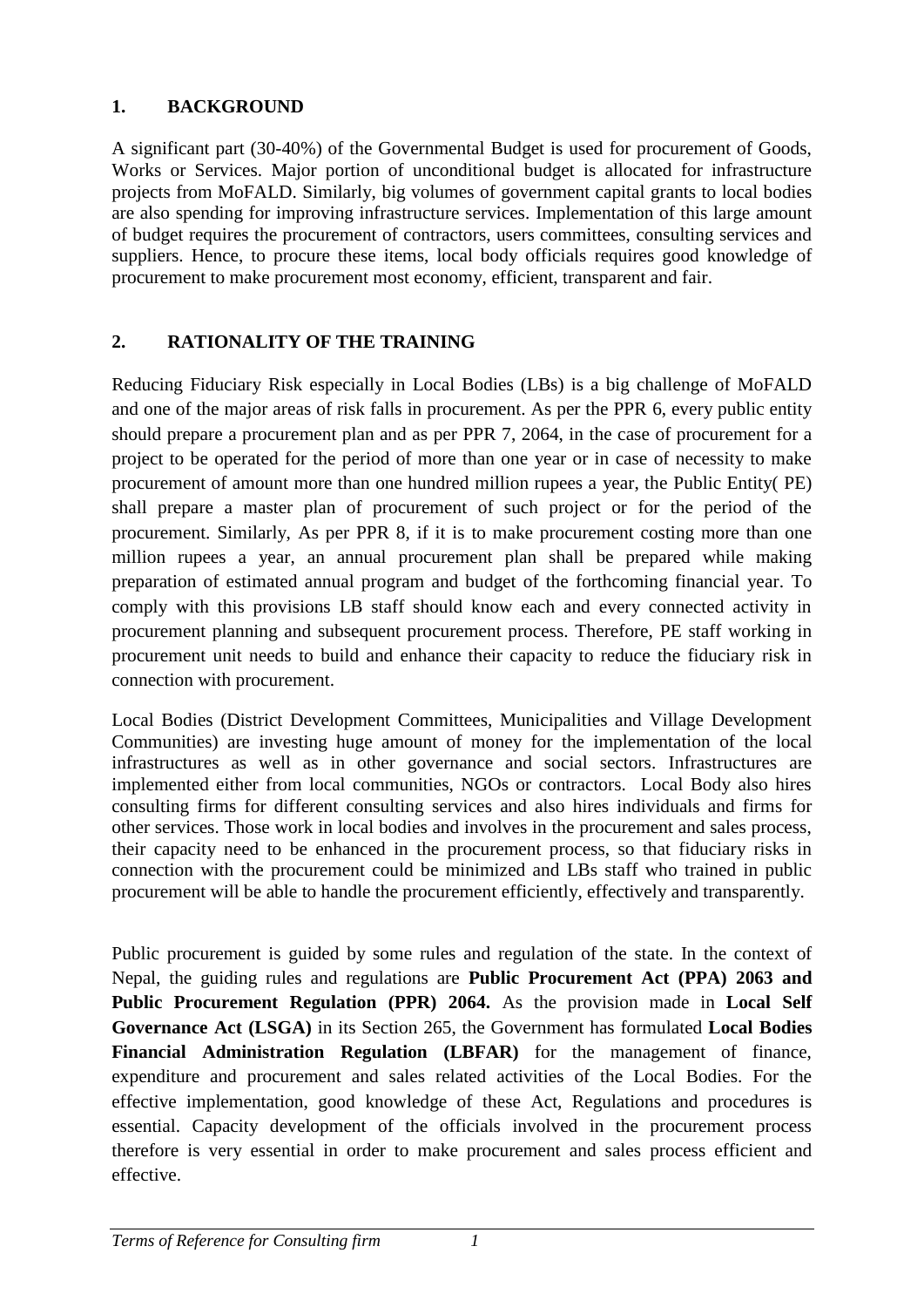The only government authority, having trained manpower, extended capacity and good experience in enhancing the capacity of government officials and local body; is Public Procurement Monitoring Office (PPMO). As a training provider in Public Procurement to MoFALD and Local Bodies, under the provision of LGCDP II document, it has been clearly mentioned that PPMO's support to build and enhance the capacity to reduce the fiduciary risk in LBs through a good procurement management. However, due to high frequency of training to be covered throughout the country, PPMO by its own limited resources might not be able to conduct the training; however, it can provide its available expertise to ministry as well as private sector consulting firms for the purpose. And, there are many consulting firms having the experts in Public Procurement. Therefore, Ministry intends to invite the competent consulting firms having required expertise and qualifications to meet the objectives of MoFALD.

## **3. OBJECTIVES OF THE TRAINING**

Development Objectives of Having a good Public Procurement system is to;

- Ensure proper management of resources in order to achieve Govt.'s development objectives
- Ensure consistency and transparency in procurement decisions a basis for better decisions, thus speeding implementation progress of tasks and reduces delays and bottlenecks
- Provide a deterrent to fraud and corruption

The Specific objectives of the training program will be;

- To build the capacity of DDC and Municipality officials and support staff (Chief of Procurement Unit, Planning Officer, Engineer, Sub-Engineer, Account Officer/Account, Store Keeper and assistant level staff).
- To be able to reduce the fiduciary risk in local bodies in procurement related matters,
- To make LBs staff efficient to hand the procurement so that effectiveness, transparent and competitive process of procurement could be followed minimizing the fiduciary risks.

## **4. DETAILS OF TRAINING**

## **A. METHODOLOGY**

The consulting firms will be asked to propose their best training methodology and approach in handling the procurement training based on the following outlines. However, it is assumed that key persons from the LBs possibly nearby their work place could participate in the training.

Tentative methodology will include,

• Lecture, PP Presentation, Slide Show, Group discussions, Flip Chart Presentations Exercise, Hands Out etc.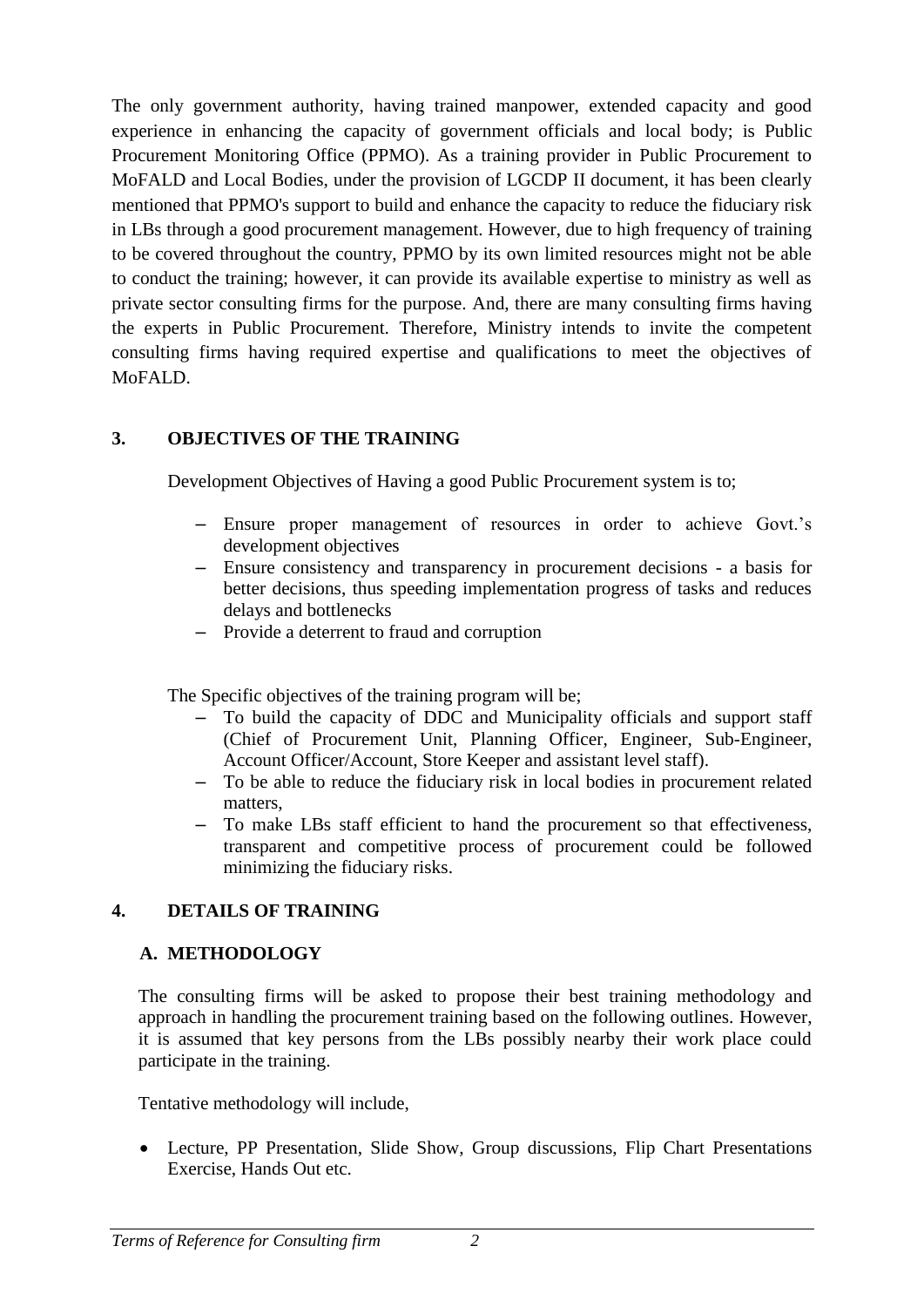# **B. Training Materials**

 The training will be upon PPA and PPR, Standard Bidding documents and other related documents ( It may include LBFAR for procurement related matters only).

# **C. Trainers**

• Resource persons should be qualified trainers having proven experience in training and works handling the procurement of goods, works, consulting and non consulting services. The proposed trainers should have worked in Public Procurement and may be from government institution or from the World Bank or ADB or other government or non government entities having proven experience and expertise as a trainer or resource person.

# **D. Targets group of trainees:**

A.Staff of LBs working in procurement

LBs Staff working in Procurement Unit directly or Indirectly, preferably may include, LDOs/DTOs, EOs, Engineers, Decision Makers, any officer level staff working in procurement even some assistant staff who works under procurement unit.

## **DDC May include (Maximum 2 People representing DDC or DTO)**

- 1. LDOs/DTOs
- 2. Chief of the procurement unit or the officers involved in procurement
- 3. Account Officer/Accountant
- 4. Chief of Store section
- 5. Engineer
- 6. Planning and Administrative Officer
- 7. Support Staff( Accounts, Technical, Administrative)

## **Municipalities May Include (Maximum 2 People from each municipality)**

- 1. Executive Officers
- 2. Chief of procurement unit or Engineer or Sub-Engineer
- 3. Account Officer/Accountant
- 4. Chief of Store Section
- 5. Engineer
- 6. Planning and Administrative Officer or any related officer
- 7. Support Staff( Accounts, Technical, Administrative)

## **B. Tentative training content includes,**

Principles, Policies and main provisions of public procurement Acts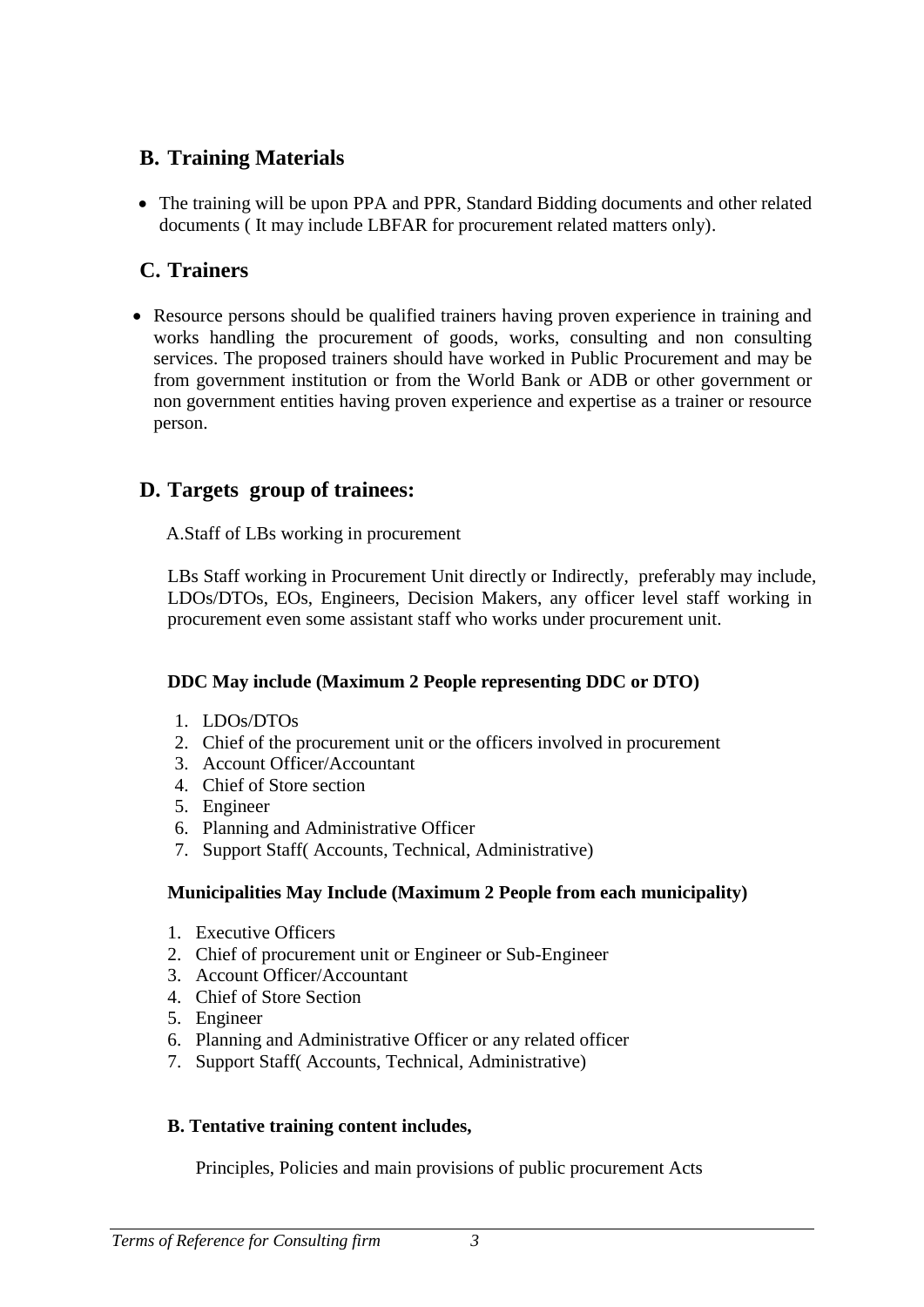- Procurement of Goods and Works( From Preparatory Phase; Notice publication to Contract Award Phase)- Preparation of Notice, Cost Estimates, Bid Document, Filling up bid data sheet and making contract, Evaluation of bid etc, with procurement methods( Direct, SQ, NCB, ICB)
- Procurement of Consulting Services(From Preparatory Phase; EOI publication to Contract Award Phase)- Preparation of EOI, Cost Estimate, Request for Proposals, Evaluation of Proposals( Technical and Financial), Filling up data sheet etc. with Procurement Methods( Single Source, Standing List, QCBS, FBS, QBS,LCS)
- Service Contract, what are the areas of SC? Different between service contract and consulting service, Selection and bidding process of SC
- General Concept on provisions of contract: General Conditions Vs Special Conditions of Contract- Provisions of terminations, forfeit of security, penalty and violation of contract provisions
- Concept and Preparation of Procurement Plan with Exercise
- **Contract Negotiation**
- Contract Implementation( Supervision and Monitoring)
- Payment process, conditions and financial administration related matters.

This content may be supportive to assistant or support staff or even the officer level staff who don't have even some basic knowledge in procurement. The purpose of this content is just to give the overview and basic knowledge in procurement to those who are not decision makers or evaluators but work under the procurement unit or directly or indirectly support to the procurement functions of LBs.

## **Tentative training content includes,**

- What is public procurement and Why public procurement is needed ?
- What are the basic principles and provisions of public procurement?
- What is tender notice, what is EOI? What are the areas to cover in notice and EOIs?
- Submission/Closing date of bid, registration and closing of bids(Formalities to complete)
- Types of procurements, what is procurement of goods, works and services in general
- What are the procedures in procurement (Direct, Tendering, Sealed Quotation etc.)
- What is bid documents, why is it needed?
- Difference between bid documents and Request for Proposal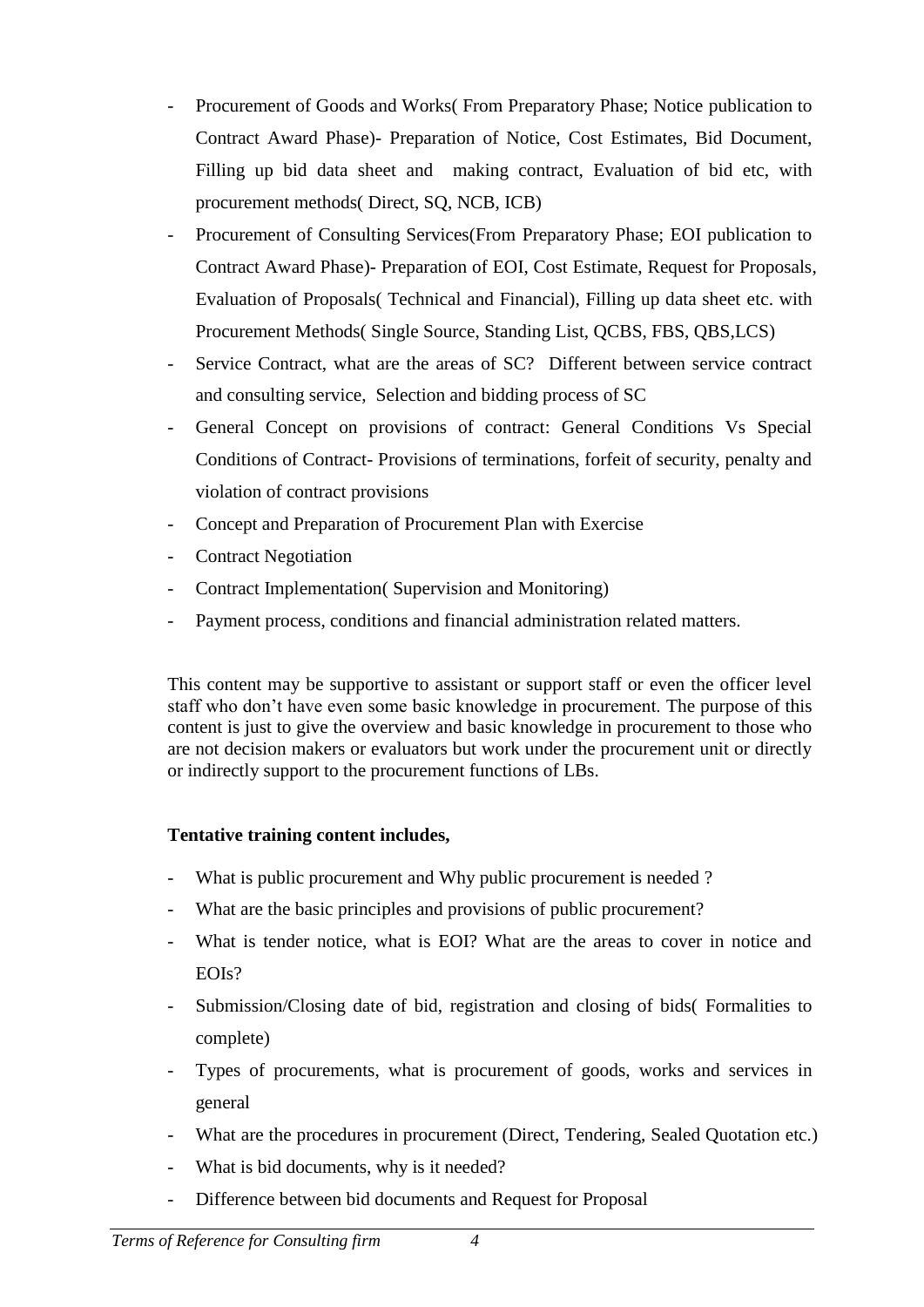- What is Procurement Plan, why it is needed?
- General concepts on Bid Security, Performance Bond,Warrenty, Specifications
- Bid opening, bid evaluation and contract award( General Concept)
- What is standing list ? Why we need standing list ?
- General Concept of e-bidding
- Importance of Firm renewal, Tax clearance and VAT registration

## **Some important topics to highlight (With demonstration)**

- Cost estimate preparation in all procurement (How ? Basis? When?)-Major things to mention in estimating the cost
- Discussion on eligibility and qualifications requirements in all procurements
- Main provisions to incorporate in connection with technical description in procurement of works
- Individual consultant hiring( Process and documents to follow)
- Contract administration in Users group lead procurement
- Selection of NGOs or Service Providers in LBs.
- Provision of variation in all procurements (works major)
- Transparency and code of conduct

The purpose of this content is to give the overview and basic as well as depth penetration to enhance working ability to those officers and LB staff who could be decision makers, document creators, evaluators or processing officers and or those who work in procurement units or procurement evaluation committee of LBs.

# **5. TIME SCHEDULE, LOCATION AND BUDGET**

# **A. Training First Lot:**

| Duration: | 3 days in each region for General Procurement Training   |
|-----------|----------------------------------------------------------|
| Venue:    | Regional Office or as appropriate areas nearby as agreed |

# **Number of Participants in First Lot**

 $\checkmark$  For General Procurement Training:

Total Participants: 2 Persons from Each DDCs = 150 Persons 2 Persons from 58 Municipalities= 116 **Total Number of Participants: 266** Number of Participants in 1 Event= 30, Estimated **Total Number of Events = 9**  $\checkmark$  For E-bidding Training Training Duration: 3 Days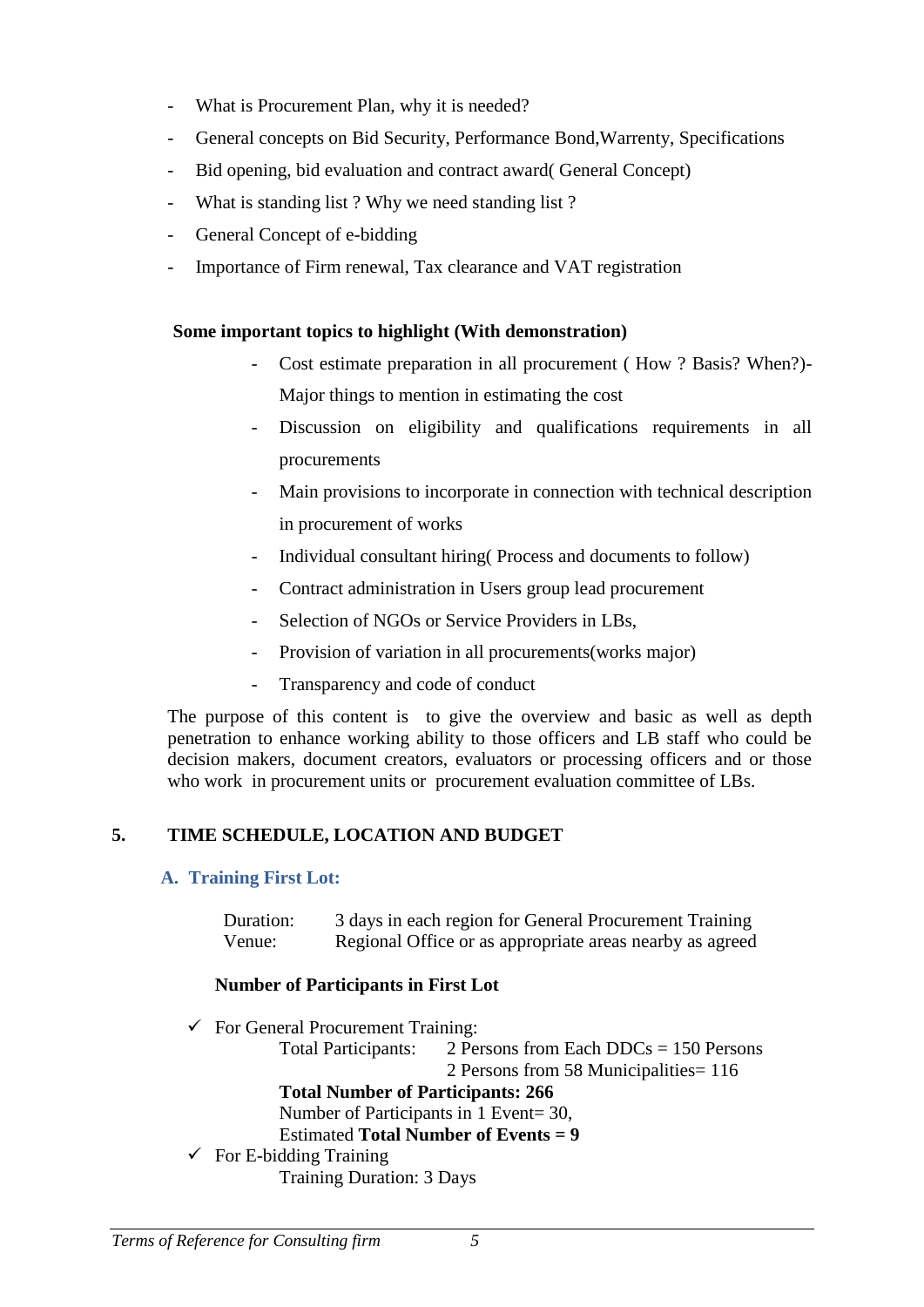**Total Number of Participants:** 15 DDCs and 15 Municipalities uncovered in first lot (Selected by MoFALD having computers and internet facilities)

**Number of Participants** = 60 (Municipalities/DDCs having large procurements more than 10 million yearly in a single contract)- The name of the DDCs to be Covered will be confirmed during the Contract Negotiations.

**Estimated Number of Events: 2**

#### *Tentative Duration of Training for first lot will be 3 months* **B. Training Second Lot:**

After the completion of first Lot of Training, Second Lot of training will be conducted. The Second Lot of Training will be conducted in the same manner like the first lot of training.

 $\checkmark$  For General Procurement Training( 3 Days)

#### **Beneficiaries:**

### **Municipalities uncovered in Lot 1st**

Remaining Municipalities: 133(191-58) Total No of Participants: 266 Estimated No of Events: 9

 $\checkmark$  For E-bidding Training

Training Duration: 3 Days

**Total Number of Participants:** Additional 15 DDCs and 15 Municipalities uncovered in first lot (Selected by MoFALD having computers and internet facilities)

**Number of Participants** = 60 (Municipalities/DDCs having large procurements more than 10 million yearly in a single contract)- The name of the DDCs to be Covered will be confirmed during the Contract Negotiations.

**Estimated Number of Events: 2**

#### *Tentative Duration of Training for first lot will be 3 months*

#### *Venue: First Lot*

| Events For Lot 1                       | <b>Estimated Numbers</b><br>of Events |
|----------------------------------------|---------------------------------------|
| 1. Training Venue: Biratnagar          | $\overline{2}$                        |
| 2. Training Venue: Janakpur or Hetauda |                                       |
| 3. Training Venue: Dhulikhel           | $\overline{c}$                        |
| Training Venue: Pokhara:<br>4.         | $\overline{2}$                        |
| Training Venue Nepalganj<br>5.         |                                       |
| Training Venue Dhanghadi:<br>6.        |                                       |
| Total                                  | Q                                     |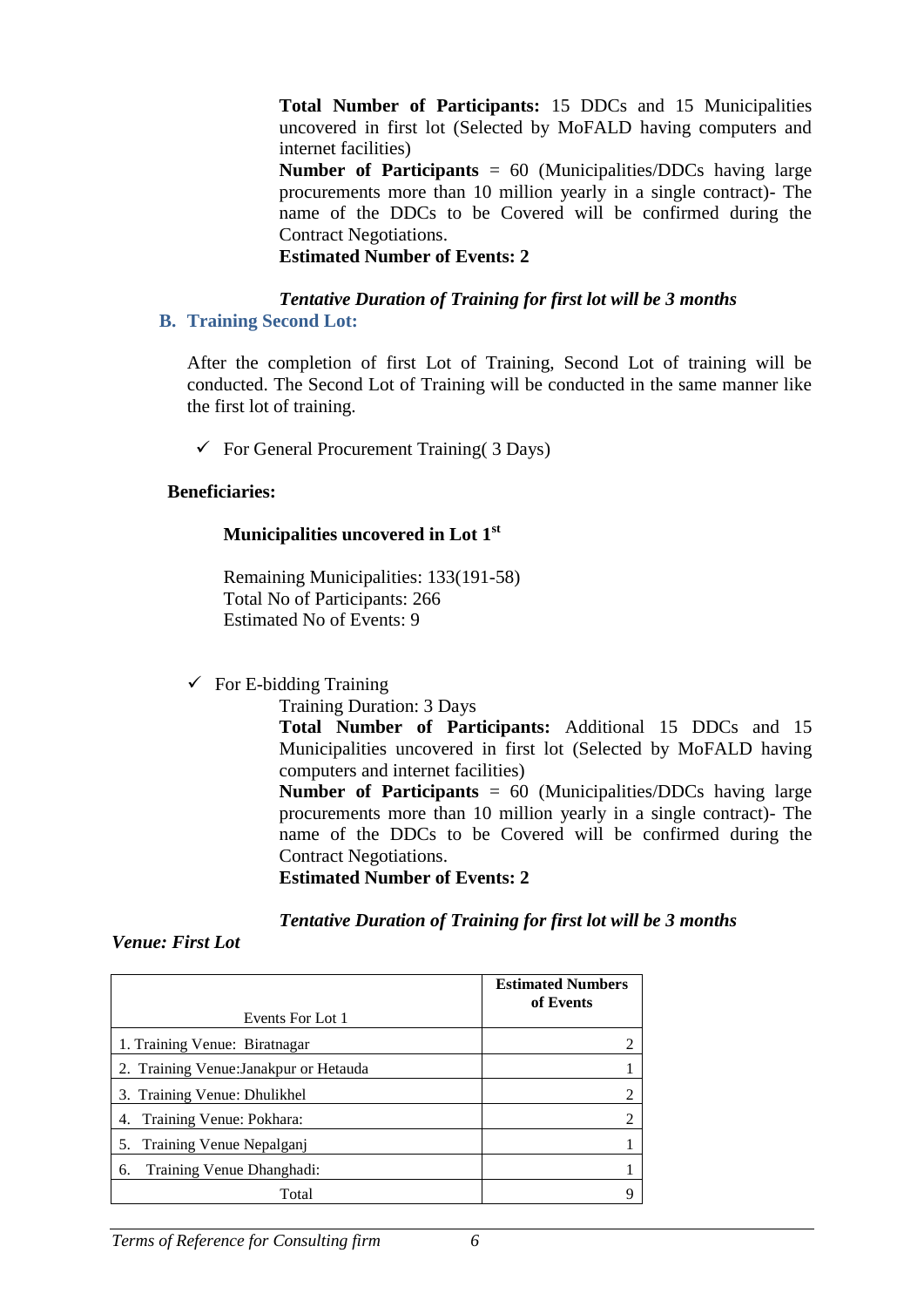## *Venue: Second Lot*

Second Lot of training begins once after the first lot of training completed. There will be 2 participants from each 133 uncovered municipalities.

| Events For Lot 2                       | <b>Estimated Numbers</b><br>of Events |
|----------------------------------------|---------------------------------------|
|                                        |                                       |
| 1. Training Venue: Biratnagar          |                                       |
| 2. Training Venue: Janakpur or Hetauda |                                       |
| 3. Training Venue: Dhulikhel           |                                       |
| 4. Training Venue: Pokhara:            |                                       |
| 5. Training Venue Nepalganj            |                                       |
| 6. Training Venue Dhanghadi:           |                                       |
| Total                                  |                                       |

*Venue for E-Bidding will be decided later and as agreed between the consulting firms and MoFALD. (Possible Venue will be one in Biratnagar and One in Butwal or Nepalganj )*

## **6. MANAGEMENT AND COORDINATION OF THE TRAINING**

- A. **Coordination:** The Whole training program will be coordinated by Financial Administration Section. Cluster Units of LGCDP in each Development region will support the section as and when required. Other necessary coordination shall be made by related specialists of LGCDP-PCU.
- B. **Management:** The primary management of training to be conducted will be made by of consulting firm. However, Financial Administration Section FAS( MoFALD) will provide necessary feedback for the proposed training, its content, venue and other related advice as sought by the consulting firms.

## **C. For E-bidding training**

- a. The consulting firm should ensure the availability of internet, computers, and experts from PPMO or other government and non government sector having proven experience in e-bidding.
- b. The consulting firm will manage to provide the MToT for e-bidding to the selected 10-15 LBs officials

# **7. Minimum Qualifications and Experience of the Firm**

The consulting firm should have at least five years of experience in delivering the training specifically in Procurement of goods, services and works. The consulting firms should have experience in delivering the training in the specified regions or districts and Experience in the areas of Public Financial Management like Public Accounting, Auditing or General Procurement and Financial Management will be an additional advantage. The firm should preferably have at least 10 full time regular staff and should ensure adequate human resources and expertise to perform the assignments. The firm should have adequate financial strength to handle the training and at least should have 2.5 millions of average annual turnover over the past 3 years. The following are the key experts required for the training: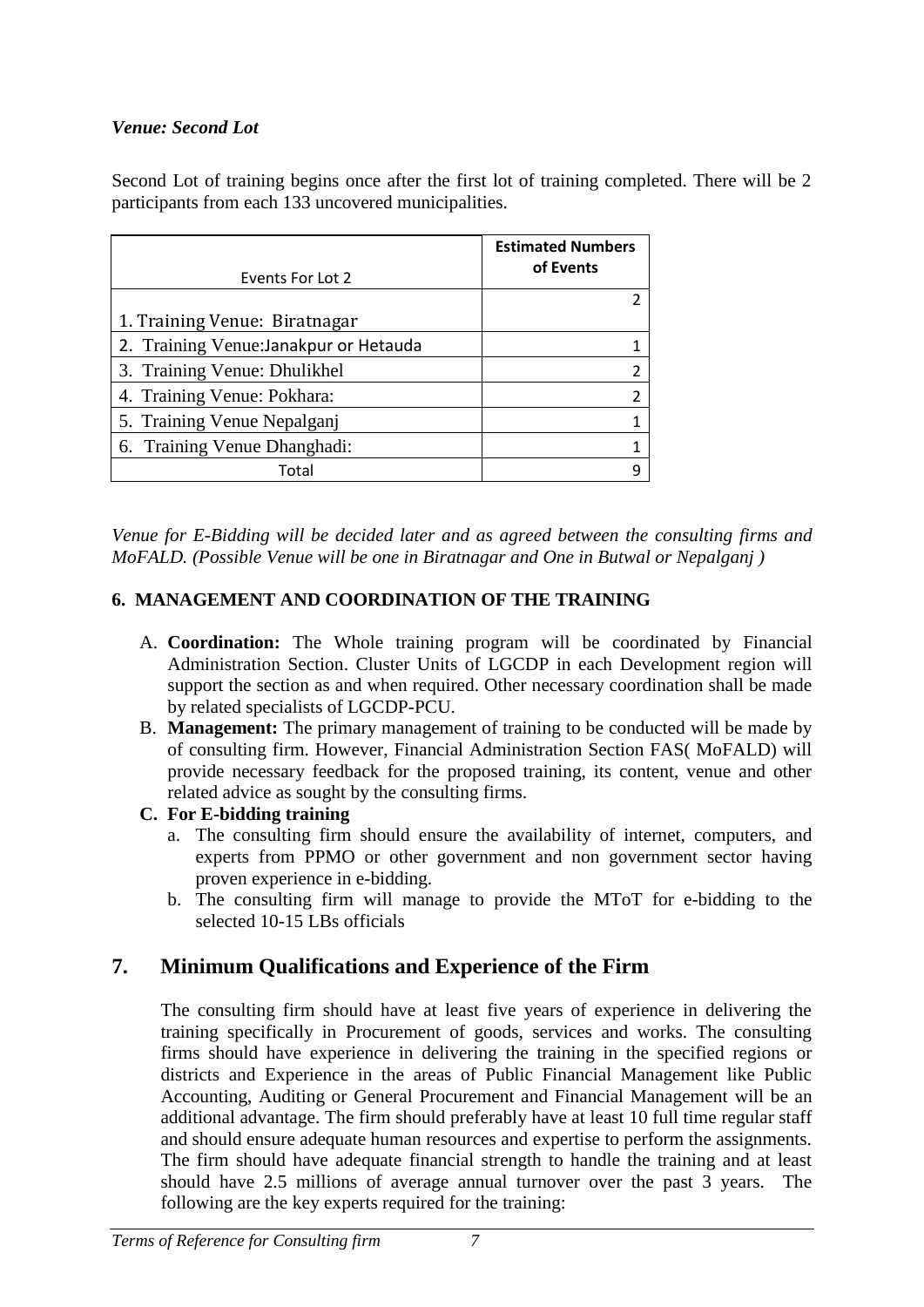## **General Procurement Training:**

- a. **Team Leader/Training Coordinator-1:** The team leader should have minimum of Masters Degree in Management, Engineering, Law, Economics or Information Technology. He/She should have at least 10 years of experience in public procurement with the experience as a trainer or resource person from recognized institutions of government or Multilateral/Bilateral development institutions like The World Bank, ADB, UNDP or similar development partners. He/ She Should have delivered at least 10 training at national level. He/She should have attended training in public procurement from PPMO or any recognized international institutions (of at least 1 week duration). He/ She is a key in charge of this training and should be able to oversee and manage all events of training conducted in center/region and districts.
- b. **Trainers( Procurement Consultants)-5( Three for General Procurement Training and 2 For E bidding):** The trainer or procurement consultants for general procurement training should have minimum of Masters Degree in Management, Engineering, Law, Economics or Information Technology and should have at least 8 years of experience in public procurement with the experience as a trainer or resource person from recognized institutions of government or Multilateral/Bilateral development institutions like The World Bank, ADB, UNDP or similar development partners. He/ She Should have delivered at least 5 training at national level. The trainer should have worked as a procurement experts or consultants or officer in any government entity or multilateral/bilateral development partners like ADB/World Bank etc.

For E-bidding training, the expert should have at least Bachelors Degree in IT with at least 3 years of experience in E-GP or E- Procurement. However, experts having other degrees in Management, Engineering, Law and Economics are also accepted but He/she should be able to train in e-procurement and should have received and conducted at least 5 events of training from PPMO or other government institutions.

# **8. Reporting Requirements:**

The consulting firm should furnish total of four reports,

- A) Inception Report: Within two weeks of commencement of training.
- B) Midterm Report: Before the two months of commencement of training,
- C) Final Draft Report: Last week of third months of training commencement.
- D) Final Report: After successfully completion of Training

In addition to the regular reporting requirements mentioned above, the consulting firms should furnish the each events report after the conduction of the regional training.

9. **Payment Schedule:** The following will be tentative schedule for Payment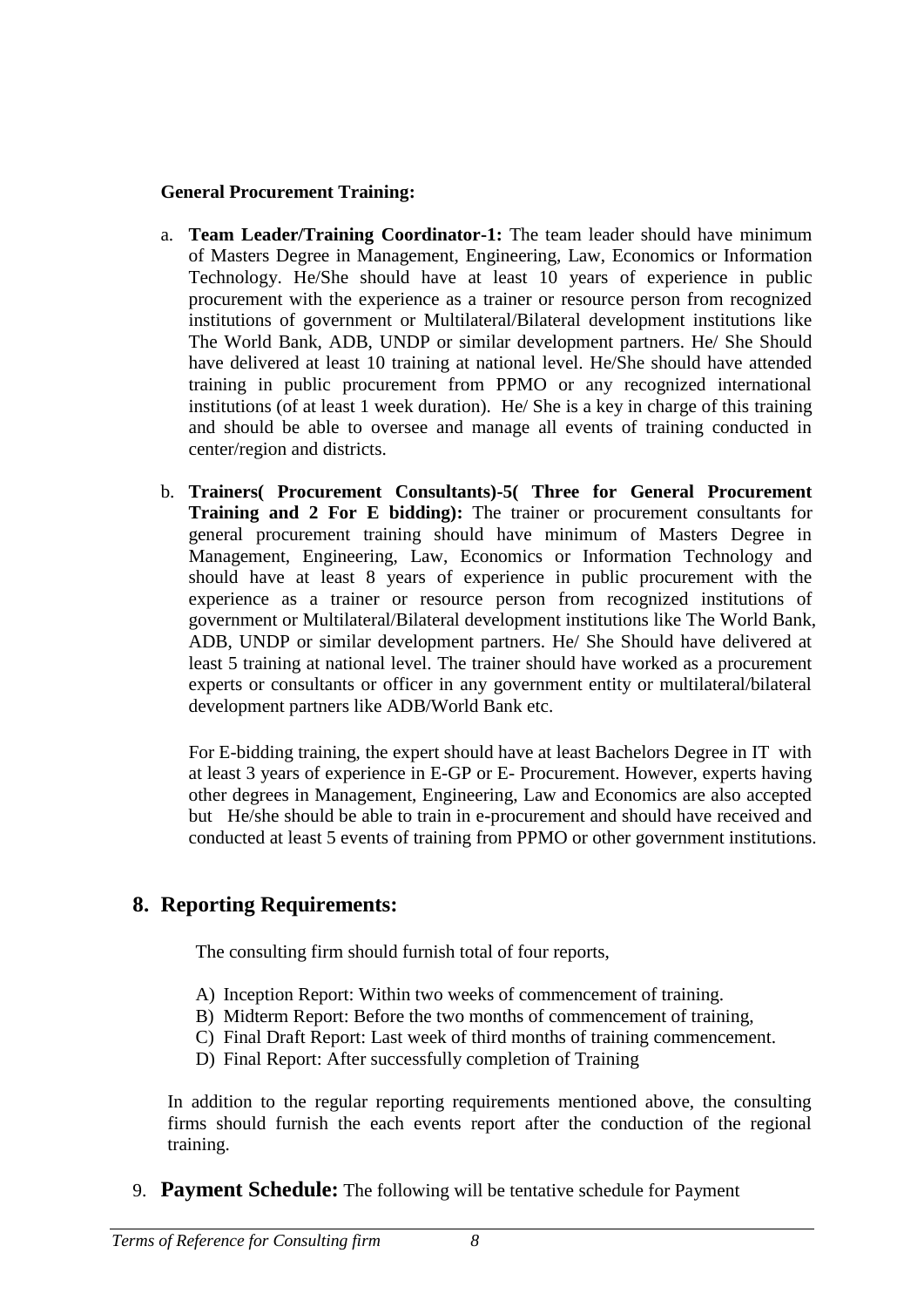- A. Inception Report: 15 % of Contract value
- B. Midterm Report: 30% of Contract value
- C. Final Draft Report: 30% of contract value
- D. Final Report: 25 % of Contract Value

## 10. **Selection and Engagement of Consultants:**

The Consulting Firm is selected and engaged as per "Public Procurement Act 2063 and Regulation 2064" in Quality and Cost Based Selection ( QCBS) method. Maximum of Six and Minimum of Three Firms are short listed through EOI. Those who are shortlisted will be issued Request for Proposal (RfP) and best qualified firms from technical and financial score (80:20) will be called for negotiation and contracted for the assignment. The firm is contracted initially for 6 months. However, upon the requirements and satisfactory performance of the firm, the contract may be renewed for the same scope but with the different beneficiaries as per target of MoFALD, LGCDP.

## **11. EXPECTED OUTCOMES**

After training, Participants of the training will be able to:

- Become familiar with PPA, PPR and LBFAR
- Good Knowledge of Procurement of works, goods and consulting services.
- Can prepare the master procurement plan and annual procurement plan.
- Will be familiar with the standard bidding documents
- Can prepare the bidding documents and agreement documents
- Will be familiar with the process of sales of natural resources and auction process
- Will be familiar to E-Gp and e-submission for the future bidding.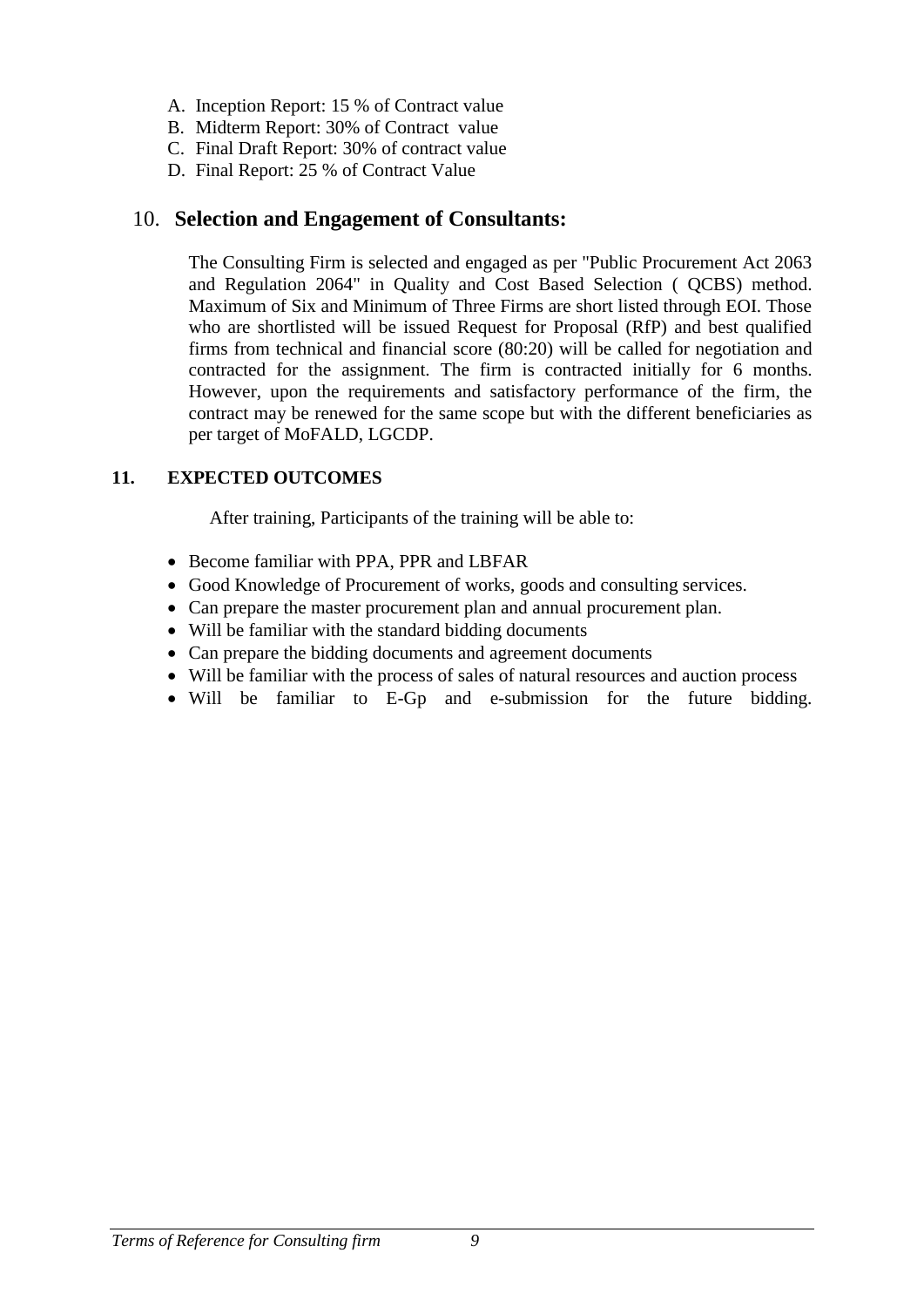|                | MINISTRY OF FEDERAL AFFAIRS AND LOCAL DEVELOPMENT<br><b>LGCDP II</b><br>WORK PLAN and Deliverables For Public Procurement Training in Region(Tentative Plan) |                               |                                                                  |  |              |                |              |                |                |            |              |                |                |                |              |                         |              |             |              |   |  |  |  |  |
|----------------|--------------------------------------------------------------------------------------------------------------------------------------------------------------|-------------------------------|------------------------------------------------------------------|--|--------------|----------------|--------------|----------------|----------------|------------|--------------|----------------|----------------|----------------|--------------|-------------------------|--------------|-------------|--------------|---|--|--|--|--|
|                | <b>Timeline Year 2015</b>                                                                                                                                    |                               |                                                                  |  |              |                |              |                |                |            |              |                |                |                |              |                         |              |             |              |   |  |  |  |  |
|                |                                                                                                                                                              |                               | Feb 16<br>Apr 16<br>October<br>November<br>Dec<br>Jan16<br>Mar16 |  |              |                |              |                |                |            |              |                |                |                |              |                         |              |             |              |   |  |  |  |  |
| S.N            | <b>Training Venue and Deliverables</b>                                                                                                                       | <b>Number</b><br>of<br>Events |                                                                  |  | $\mathbf{1}$ | $\overline{2}$ | $\mathbf{3}$ | $\overline{4}$ | 1 <sup>1</sup> | $\sqrt{2}$ | $\mathbf{3}$ | $\overline{4}$ | $\overline{1}$ | $\overline{2}$ | $\mathbf{3}$ | $\overline{\mathbf{4}}$ | $\mathbf{1}$ | $2^{\circ}$ | $\mathbf{3}$ | 4 |  |  |  |  |
|                | Contract Sign With the Firm                                                                                                                                  |                               |                                                                  |  |              |                |              |                |                |            |              |                |                |                |              |                         |              |             |              |   |  |  |  |  |
| A              | <b>Inception Report</b>                                                                                                                                      |                               |                                                                  |  |              |                |              |                |                |            |              |                |                |                |              |                         |              |             |              |   |  |  |  |  |
| -1             | Training Venue: Biratnagar with Progress<br>Report                                                                                                           | 4                             |                                                                  |  |              |                |              |                |                |            |              |                |                |                |              |                         |              |             |              |   |  |  |  |  |
| $\overline{2}$ | Training Venue: Janakpur or Hetauda with<br>Progress Report                                                                                                  | $\overline{2}$                |                                                                  |  |              |                |              |                |                |            |              |                |                |                |              |                         |              |             |              |   |  |  |  |  |
| $\overline{3}$ | Training Venue: Dhulikhel with Progress<br>Report                                                                                                            | 4                             |                                                                  |  |              |                |              |                |                |            |              |                |                |                |              |                         |              |             |              |   |  |  |  |  |
| B              | Mid Term Report                                                                                                                                              |                               |                                                                  |  |              |                |              |                |                |            |              |                |                |                |              |                         |              |             |              |   |  |  |  |  |
| $\overline{4}$ | Training Venue: Pokhara: with Progress<br>Report                                                                                                             | 4                             |                                                                  |  |              |                |              |                |                |            |              |                |                |                |              |                         |              |             |              |   |  |  |  |  |
| 5              | Training Venue Nepalganj with Progress<br>Report                                                                                                             | $\overline{2}$                |                                                                  |  |              |                |              |                |                |            |              |                |                |                |              |                         |              |             |              |   |  |  |  |  |
| 6              | Training Venue Dhanghadi: with Progress<br>Report                                                                                                            | $\overline{2}$                |                                                                  |  |              |                |              |                |                |            |              |                |                |                |              |                         |              |             |              |   |  |  |  |  |
| $\overline{7}$ | E Bidding with Progress Report                                                                                                                               | $\overline{4}$                |                                                                  |  |              |                |              |                |                |            |              |                |                |                |              |                         |              |             |              |   |  |  |  |  |
| C              | Final Draft Report(With overall progress<br>report)                                                                                                          |                               |                                                                  |  |              |                |              |                |                |            |              |                |                |                |              |                         |              |             |              |   |  |  |  |  |
| D              | <b>Final Report</b>                                                                                                                                          |                               |                                                                  |  |              |                |              |                |                |            |              |                |                |                |              |                         |              |             |              |   |  |  |  |  |
|                | <b>Total Estimated Events</b>                                                                                                                                | 22                            |                                                                  |  |              |                |              |                |                |            |              |                |                |                |              |                         |              |             |              |   |  |  |  |  |
|                |                                                                                                                                                              |                               | E-bidding<br><b>General Procurement</b>                          |  |              |                |              |                |                |            |              |                |                |                |              |                         |              |             |              |   |  |  |  |  |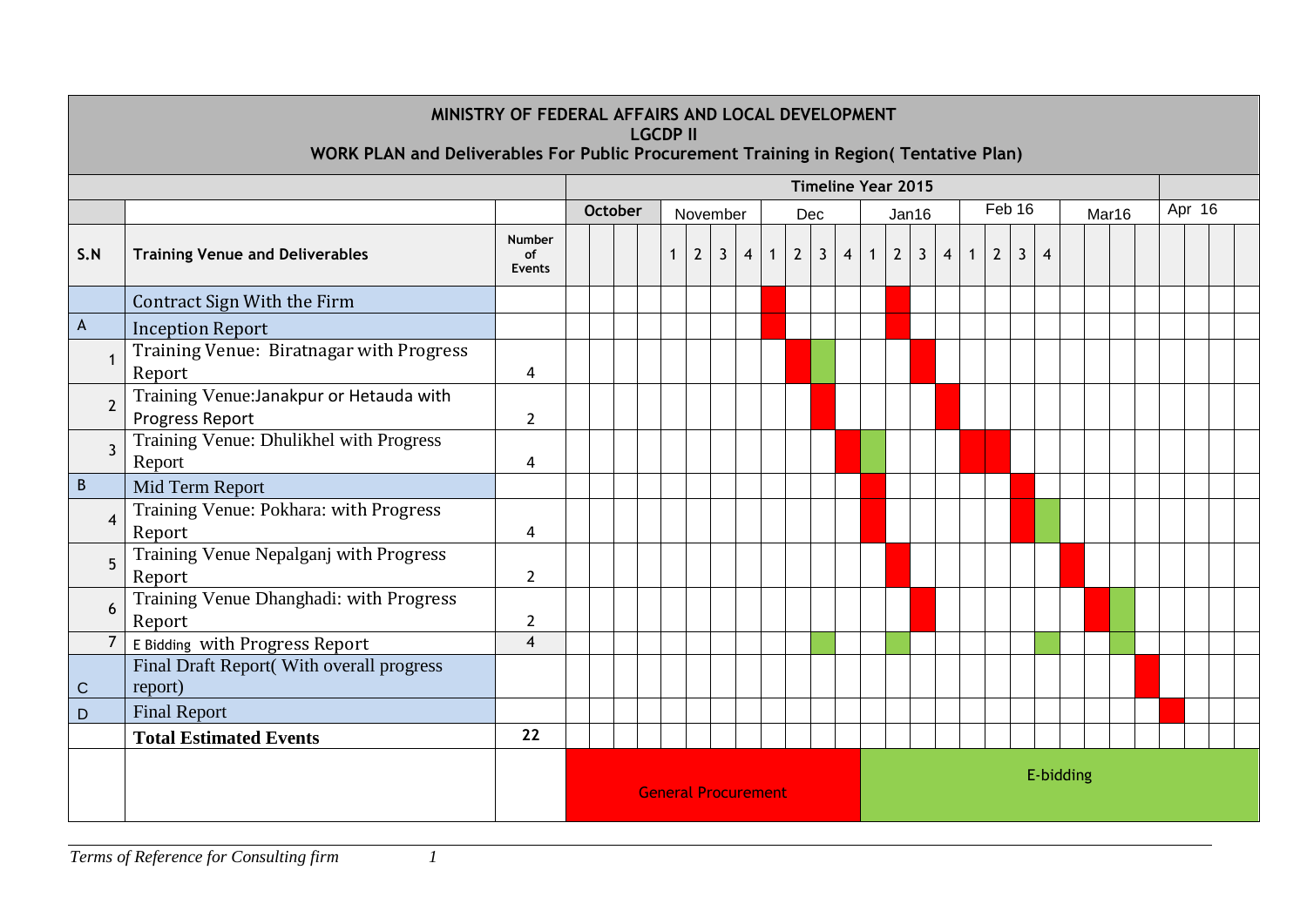# Annex: **Training coverage:**

#### **1. Training Venue: Biratnagar**

#### **Districts Covered: 13**

| Taplejung                       | Panchthar | Illam    | Jhapa<br>Morang |                | Sunsari          | <b>Dhankuta</b> |
|---------------------------------|-----------|----------|-----------------|----------------|------------------|-----------------|
| Shankhuwasabha                  | Bhojpur   | Udayapur | Saptari         | Siraha         | Terhathum        |                 |
|                                 |           |          |                 |                |                  |                 |
| <b>Municipality Covered: 14</b> |           |          |                 |                |                  |                 |
|                                 |           |          | Pathari         |                |                  |                 |
| Triyuga                         | Taplejung | Urlabari | Sanischare      | Duhabi Bhaluwa | Beltar Basaha    | Kanchanrup      |
| Lahan                           | Itahari   | Dhankuta | Biratnagar      | Khadbari       | <b>Bhadrapur</b> | Mechinagar      |

#### **2. Training Venue:Janakpur or Hetauda**

| <b>Districts Covered: 10</b>    |                               |                |           |                   |          |          |
|---------------------------------|-------------------------------|----------------|-----------|-------------------|----------|----------|
| Solukhumbu                      | Khotang                       | Okhaldhunga    | Dhanusha  | Mahottari         | Sarlahi  | Sindhuli |
| Bara                            | Parsa                         | Rautahat       |           |                   |          |          |
|                                 |                               |                |           |                   |          |          |
| <b>Municipality Covered: 7</b>  |                               |                |           |                   |          |          |
| Janakpur                        | Jaleshwor                     | Malangawa      | Kamalamai | Gaur              | Kalaiya  | Birgunj  |
|                                 |                               |                |           |                   |          |          |
| 3. Training Venue: Dhulikhel:   |                               |                |           |                   |          |          |
| District covered-12             |                               |                |           |                   |          |          |
| Rammechhap                      | Dolkha                        | Sindhupalchok  | Kavre     | <b>Nuwakot</b>    | Rasuwa   | Lalitpur |
| <b>Bhaktapur</b>                | Kathmandu                     | <b>Dhading</b> | Chitwan   | Makawanpur        |          |          |
|                                 |                               |                |           |                   |          |          |
| <b>Municipality Covered: 13</b> |                               |                |           |                   |          |          |
|                                 | Lalitpur Sub-<br>metropolitan |                |           |                   |          |          |
| Kathmandu Metropolitan City     | city                          | Bhaktapur      | Banepa    | <b>Bhimeshwor</b> | Panauti  | Bidur    |
| Dhulikhel                       | Ratnanagar                    | Bharatpur      | Hetauda   | Madyapur Thimi    | Kirtipur |          |

*Terms of Reference for Consulting firm 1*